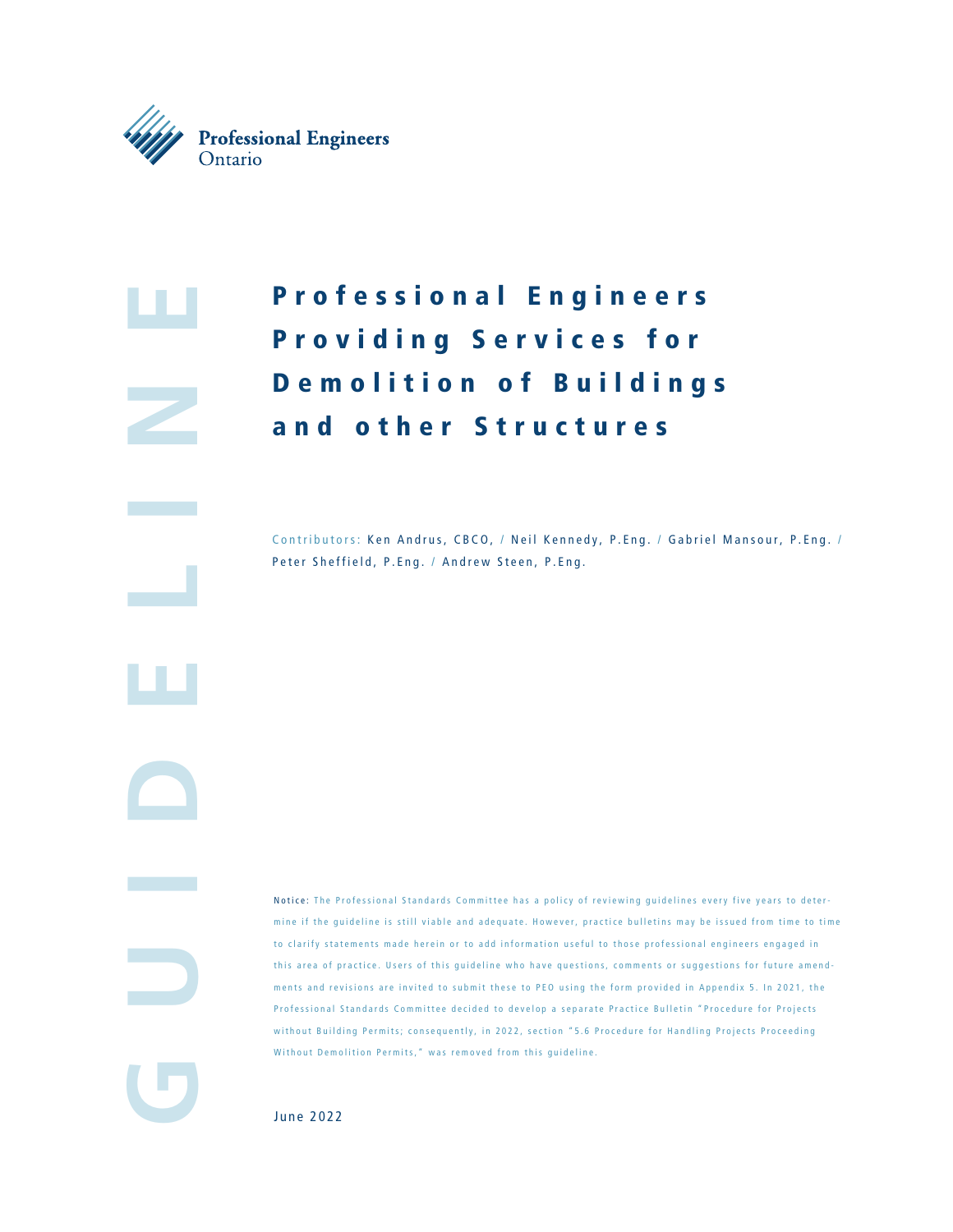## **Contents**

| 2. |                              |  |  |  |
|----|------------------------------|--|--|--|
| 3. |                              |  |  |  |
| 4. |                              |  |  |  |
| 5. | 5.1<br>5.2<br>53<br>54<br>55 |  |  |  |
| 6. | 61<br>6.2                    |  |  |  |
|    |                              |  |  |  |
|    |                              |  |  |  |
|    |                              |  |  |  |
|    |                              |  |  |  |
|    |                              |  |  |  |
|    |                              |  |  |  |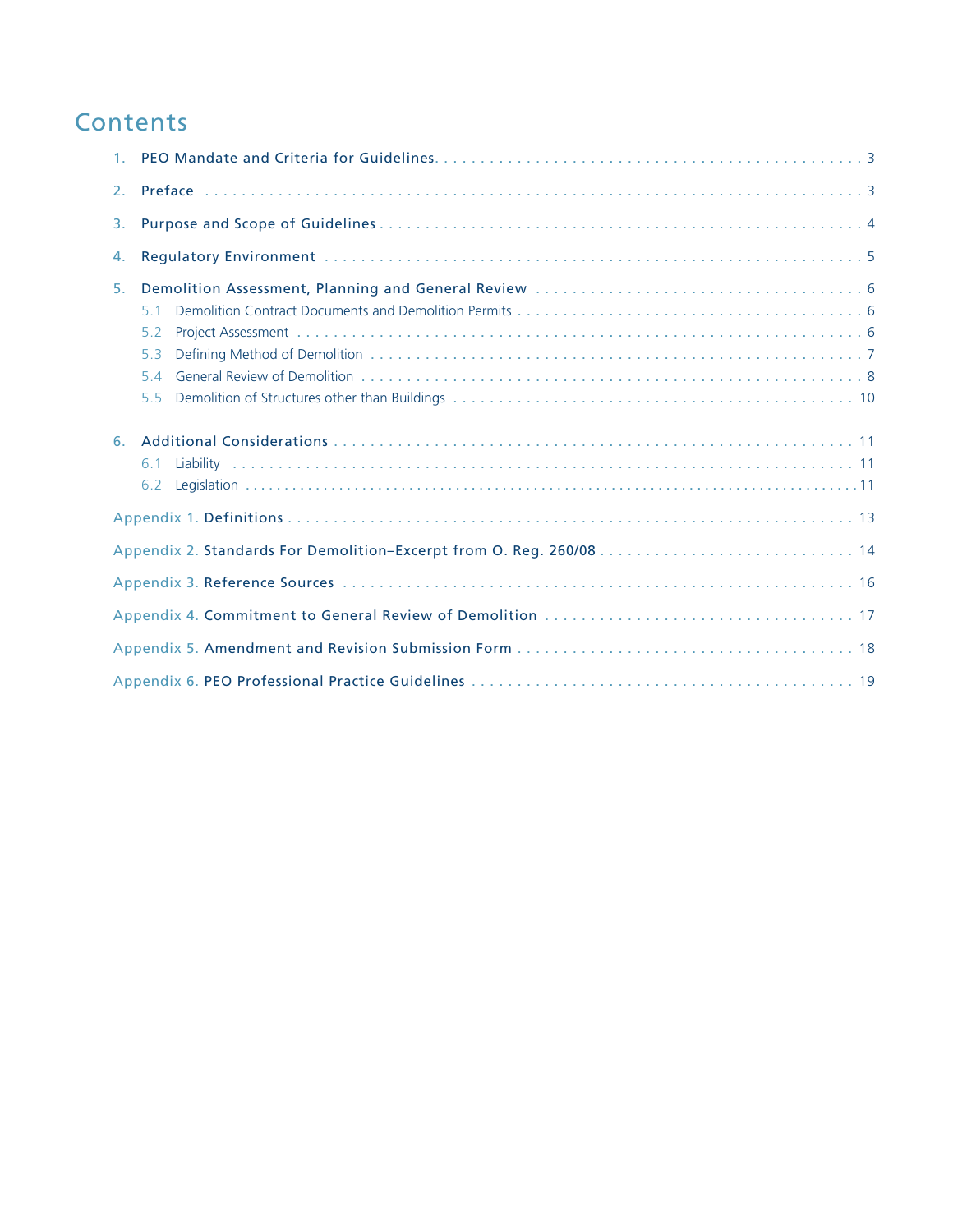## 1. PEO Mandate and Criteria for Guidelines

Professional Engineers Ontario (PEO) produces guidelines for the purpose of educating both licensees and the public about standards of practice. This is done to fulfill PEO's legislated objectives. Section 2(4)2 of the *Professional Engineers Act* states: "For the purpose of carrying out its principal object" PEO shall "establish, maintain and develop standards of qualification and standards of practice for the practice of professional engineering". PEO's Professional Standards Committee is responsible for developing practice standards and preparing guidelines.

This guideline has been developed by a task group of the Professional Standards Committee, reviewed and approved for publication by the full Professional Standards Committee and by PEO Council.

Professional Engineers Ontario produces guidelines to meet the following objectives, which were used to develop the content of this document.

- 1. Guidelines are intended to aid engineers in performing their engineering role in accordance with the *Professional Engineers Act* and all regulations made under the Act.
- 2. Guidelines are intended to describe processes required by regulatory, administrative or ethical considerations associated with specific professional services provided by engineers. They do not aim to be short courses in an engineering subject.
- 3. Guidelines provide criteria for expected practice by describing the required outcome of the process, identifying the engineer's duty to the public in the particular area

of practice, and describing the relationships and interactions between the various stakeholders (e.g. architects, other engineers, clients).

- 4. Guidelines add value to the professional engineer licence for licensed engineers and for the public by outlining criteria for professional standards of competence.
- 5. Guidelines help the public to understand what it can expect of engineers in relation to a particular task within the practice of professional engineering. By demonstrating that the task requires specialized knowledge, higher standards of care, and responsibility for life and property, guidelines help reinforce the public perception of engineers as professionals.

This guideline is not intended to establish a "one method of practice for all" approach to the practice of professional engineering. This guideline is not intended to replace a practitioner's professional judgment when providing professional engineering services. Subject to provisions in the guideline that incorporate professional conduct requirements or legal requirements, a decision by a practitioner not to follow the guideline will not, in and of itself, indicate that a member has failed to maintain an acceptable standard of work. Following the guideline may not ensure that a member has provided services conforming to an acceptable standard. Determining whether a practitioner has provided quality service will depend upon the circumstances of each case.

See Appendix 6 for a list of PEO professional practice guidelines.

## 2. Preface

Following the collapse during demolition of a former movie theatre in Toronto (the Uptown Theatre collapse) that resulted in loss of life, the Registrar of PEO wrote to the Minister of Labour offering PEO's assistance in improving the legislation and practices under which demolition is carried out. At the same time, the Professional Standards Committee (PSC) investigated issues surrounding the role of professional engineers in demolition and found that the role,

though a legislative requirement, was not well defined or understood.

Section 1.2.2.3, Division C, of the *Ontario Building Code 2006* (OBC) states that, for four defined situations, an "applicant for a permit respecting the demolition of a building shall retain a professional engineer to undertake general review of the project during demolition". However, the OBC does not explain the purpose of demolition general review or the role of the review engineer.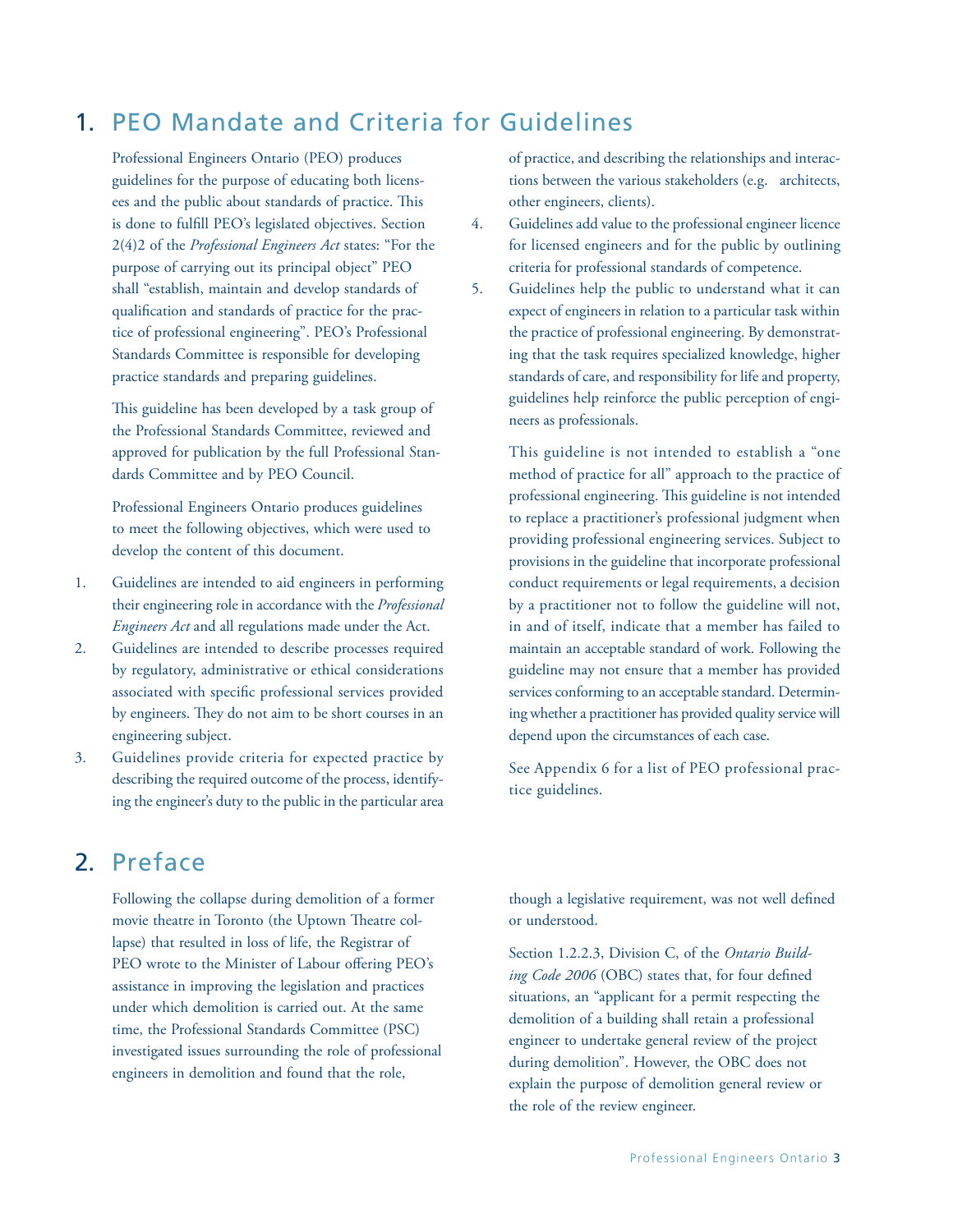The *Construction Projects* Regulation (O. Reg. 213/91) under the *Occupational Health and Safety Act* (OHSA) (Construction Regulation) stipulates requirements for ensuring the safety of workers during demolition; however, it makes no reference to the role of professional engineers in a demolition project. A review of other standards that deal with demolition, such as the *National Building Code, Ontario Fire Code* and *CSA S350-M1980 Code of Practice for Safety in Demolition of Structures* found these documents also deferred to the engineer to determine the extent of his or her role and responsibility.

Because there is no explicit description in any legislation of the role of professional engineers providing services for demolition projects, PSC concluded that a guideline for this activity is necessary. Simultaneously, the Ministry of Labour and the Ministry of Municipal Affairs and Housing came to the same conclusion and requested that PEO consider preparing a guideline for that purpose.

PSC formed a subcommittee comprising practitioners with demolition experience, as well as representatives from the two participating ministries and the Ontario Building Officials Association. PSC tasked this group with addressing questions regarding the proper role and responsibility for professional engineers providing services for demolition projects. The subcommittee was also instructed to prepare a guideline.

The subcommittee met for the first time on July 12, 2005, and submitted a completed draft of this document to the PSC for approval on May 14, 2009.

During the course of the committee's work, PEO Council adopted a policy promoting the use of professional standards. Under the *Professional Engineers Act*, professional (i.e. performance and practice) standards are legislated requirements imposing specific duties on professional engineers. Based on input from the coroner's inquest of the Uptown Theatre collapse, a decision was made to produce two standards: 1) general review of demolition, and 2) preparation of demolition plan. These standards were approved by Council on March 28, 2008 and were filed as Regulation 260/08 on July 25, 2008.

Development of the guideline continued after the filing of the regulation. Following consultation with practitioners, review by PEO legal counsel and other considerations, the final draft was approved by Council at its meeting on April 8, 2011. In 2021, the Professional Standards Committee decided to develop a seperate practice bulletin: *Procedure for Projects without Building Permits*.

## 3. Purpose and Scope of Guideline

Demolition projects can range from destructive collapse of an entire structure to the removal of all or most mechanical, electrical and other fitments from within a space for purposes of renovation or altering the use of the space. This document applies only to demolition projects with a structural component or where demolition could adversely affect the structure. These projects require the intervention of a professional engineer to ensure the integrity and stability of remaining components of a structure during progressive demolition.

The purpose of this guideline is to offer professional engineers providing services for the demolition of

structures, including buildings, with guidance on the level of diligence that is commensurate with the responsibility expected in their work. The guideline also suggests practices that are a professionally acceptable means of fulfilling this responsibility. Though the guideline refers extensively to demolition of buildings and requirements under the *Ontario Building Code*  (OBC), the practice standards in O. Reg. 260/08 and the recommended practices provided in this guideline apply to all structural demolition projects.

In particular, the guideline refers to the responsibilities of professional engineers providing general review of the demolition of certain types of buildings stipulated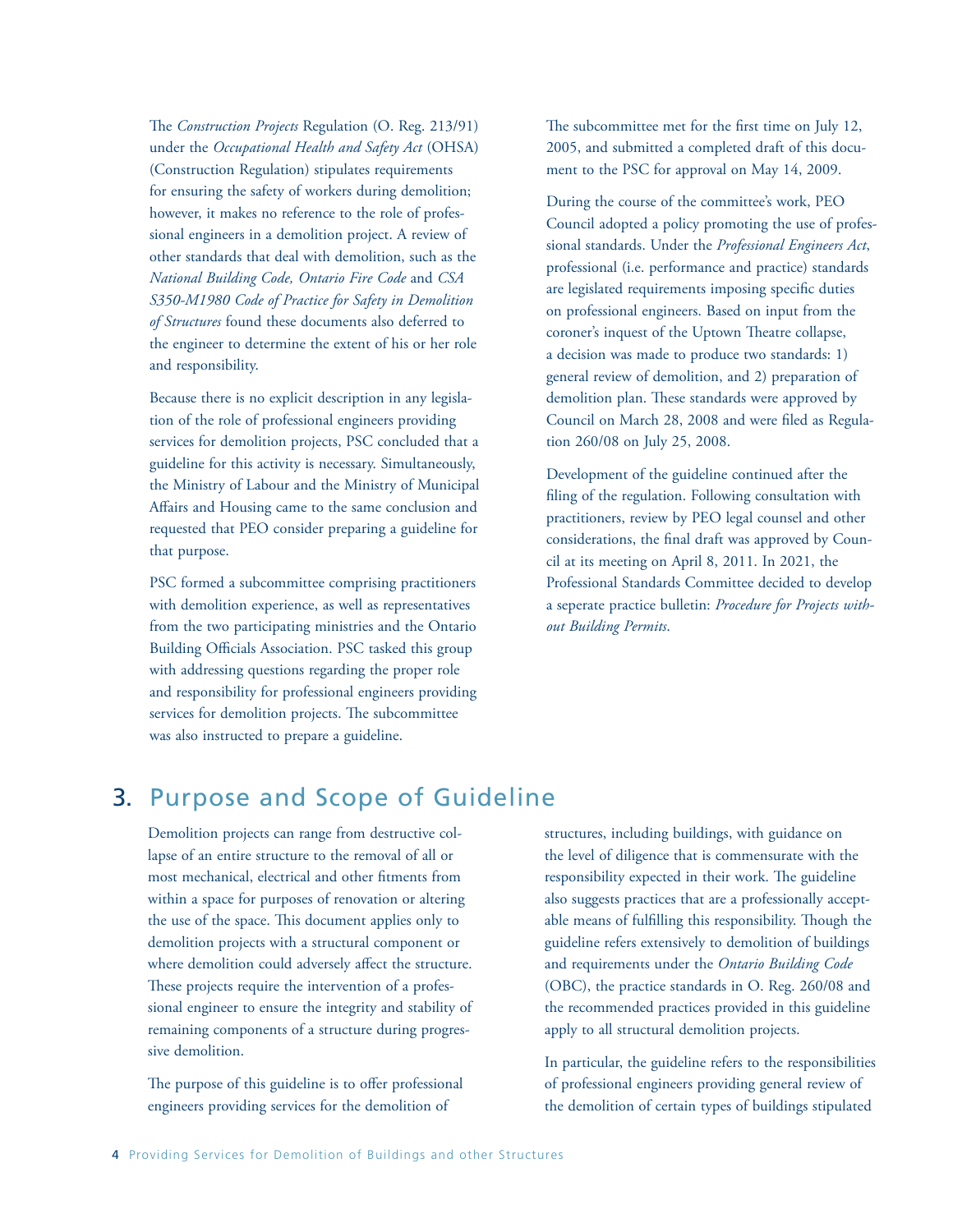in Section 1.2.2.3, Division C, of the OBC. The performance standards for general review of demolition and preparation of demolition plans given in O. Reg. 260/08 describe the mandatory steps that must be taken by the practitioner engaged to carry out this work.

This guideline and the performance standard refer only to the demolition of the structure. Removal of mechanical and electrical systems, architectural

## 4. Regulatory Environment

Section 8 of the *Building Code Act* stipulates that permits are required for the demolition of all buildings, except those cases described in sentence 1.3.1.1(1), Division C, of the OBC. Where a permit is required for the demolition of a building, sentence 1.3.1.1(3), Division C, of the OBC states that a description of the structural design characteristics of the building and the method of demolition are to be included with the permit application.

Sentence 1.2.2.3(1), Division C, of the OBC requires the applicant seeking a permit to demolish certain types of buildings to retain a professional engineer to undertake the general review of demolition of the project during demolition. Subsection 3(2) of the Performance Standards (O. Reg. 260/08) stipulates in effect that this review can proceed only if a professional engineer has prepared a description of the structural design characteristics and demolition methodology required as part of the permit application, and a detailed demolition plan.

Demolition general review is intended to protect the public and workers by ensuring the activities being undertaken are safe as covered by the regulations of the *Building Code Ac*t and the *Occupational Health & Safety Act*, and other applicable standards. This is consistent with the aim of the *Building Code Act*, which establishes in subsection 34(5) that "...the purposes of the regulations made under this section are to establish standards for public health and safety, fire protection, structural sufficiency, conservation ... and environmental integrity ...with respect to buildings and to establish processes for the enforcement of

features and elements that have no bearing on the structural integrity and stability of the building are not subject to the requirements given in the performance standards.

References in this guideline to professional engineers apply equally to temporary licence holders, provisional licence holders and limited licence holders.

the standards and requirements." and that of the *Occupational Health & Safety Act*, which addresses the health and safety of people in or about a workplace and the public protection intent of the *Professional Engineers Act*.

It is not necessary for the same engineer to provide all the services associated with demolition, although it is common practice. This guideline is written assuming that the review engineer is not the same practitioner as the design engineer of the project. The responsibilities of these engineers are quite different. An engineer providing only a portion of the services should recognize the differences between the responsibilities of the various roles and act accordingly. Design engineers are responsible for pre-demolition assessment of the structure and for preparing the demolition plan. Review engineers are responsible only for observing the demolition process and making judgments regarding the general conformity of that work to the plan outlined in the permit documents.

In cases where the demolition plan indicates that aspects of the project, such as temporary works, will be designed by others, the review engineer will be responsible for this design only if this work is identified in the contract between the demolition engineer and client. Otherwise, the client or contractor must retain the services of another design engineer or must revise the contract for professional engineering services by adding these services to the review engineer's scope of work.

For the purposes of this guideline, the client may be the person or entity who owns the building or structure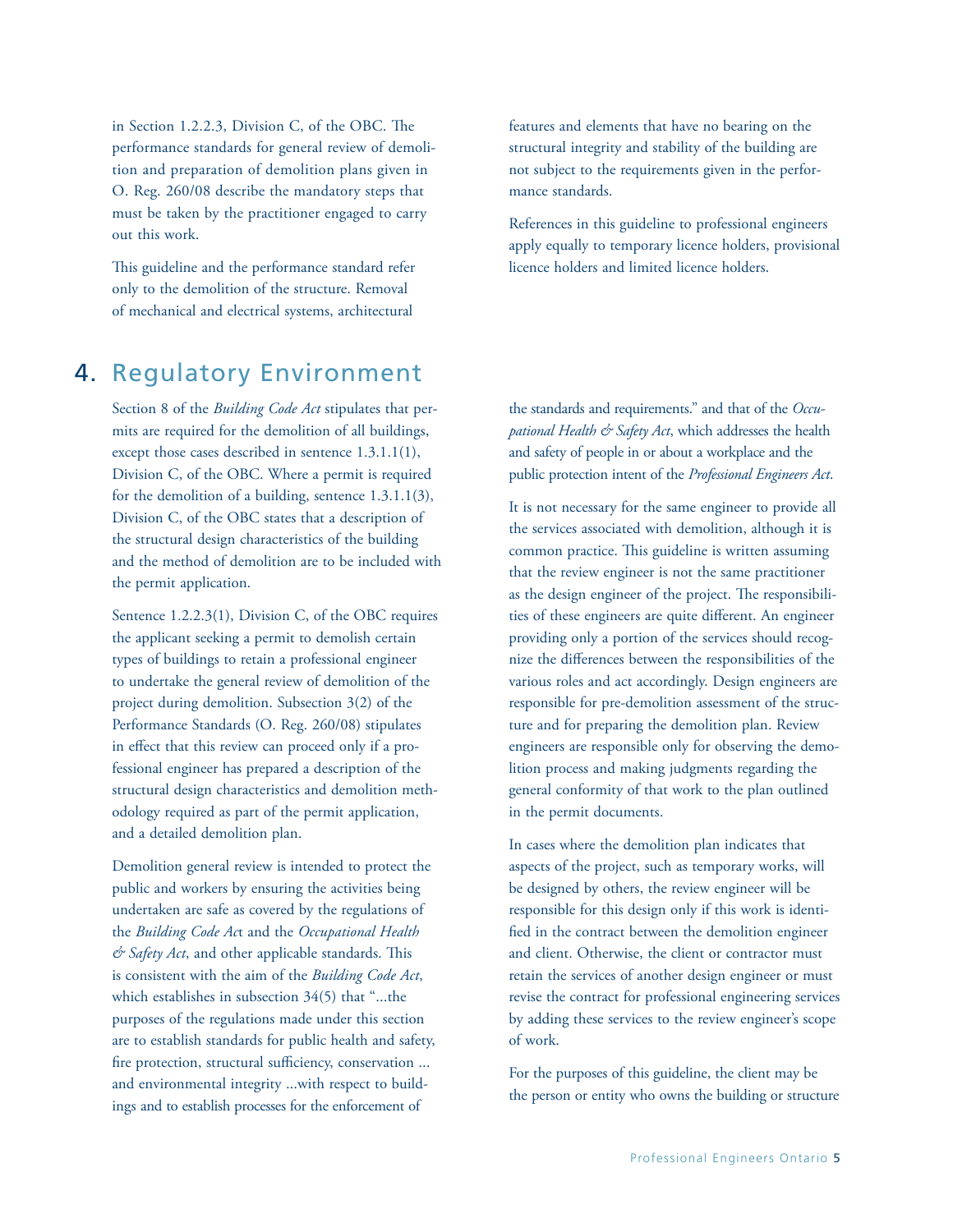to be demolished; it may be the demolition contractor; or it may be an architect. The engineers are the professional engineers who undertake the assessment, planning or review of the demolition work. These engineers can be either independent providers of engineering services or employees of the demolition contractor. Any reference to client in this guideline applies equally to employer. The form of the relationship between the engineer and the client or employer does not change the role or duties of the engineers.

There is no professional obligation for professional engineers to complete a project if the client has breached the contract through non-payment or other issues. Professional engineers undertaking, or signing a form of commitment to undertake, general review of demolition projects are obliged to notify the chief building official immediately in the event that their services are terminated. The notice to the chief building official should state that the practitioner is no longer able to fulfill the general review as agreed to by signing the municipality's commitment form.

## 5. Demolition Assessment, Planning and General Review

### 5.1 Demolition Contract Documents

There are three different types of documentation produced by professional engineers providing services for demolition of buildings and structures: description of structural characteristics, demolition plans, and general review reports.

*Description of Structural Characteristics:* Clause 1.3.1.1(3), Division C, of the OBC requires that where a permit is required for the demolition of a building, descriptions of the structural design characteristics of the building and the method of demolition must be included in the application for permit. This information is given to the chief building official by the permit applicant.

*Demolition plan:* The purpose of the demolition plan is to describe building systems as needed for bidding and for the contractor's use to plan and execute the work. The plan shall be a written description of the demolition procedure, or drawings illustrating the procedure, or a combination of both. Where original construction documents for the building are available, including copies in the document package is recommended. The report from the designated substances audit should also be in the demolition documentation so that appropriate procedures for removal and disposal can be planned and implemented by the contractor. The demolition plan is not given to the chief building official unless the engineer is specifically asked to do so.

*General review reports:* These reports are records of the engineer's observations regarding the contractor's adherence to the demolition plan made during visits to the demolition site.

### 5.2 Project Assessment

The purpose of the project assessment phase is to gain sufficient understanding of the building systems to be demolished so that adequate information can be transferred by way of demolition documents to the demolition contractor for the work to proceed in a safe manner. The two usual methods for professional engineers involved in a demolition project to gain this understanding are reviewing the construction documents for the building and by site inspection of existing conditions. Often, documents will not exist; therefore, site inspection will be the sole source of information. Even when documents are in hand, site inspection must be done to verify that information contained in the documents reflects current conditions. The practitioner should be familiar with the practices for preliminary surveys given in Section 3.1.1 of the CSA *Code of Practice for Safety in Demolition of Structures (S350-M1980)*.

The following quotes are taken from paragraph 1 of Section 3(3) of O. Reg. 260/08, the performance standard for preparation of a demolition plan. The non-italicized text are PEO's recommended best practices for these tasks.

*1. The professional engineer, limited licence holder or provi-*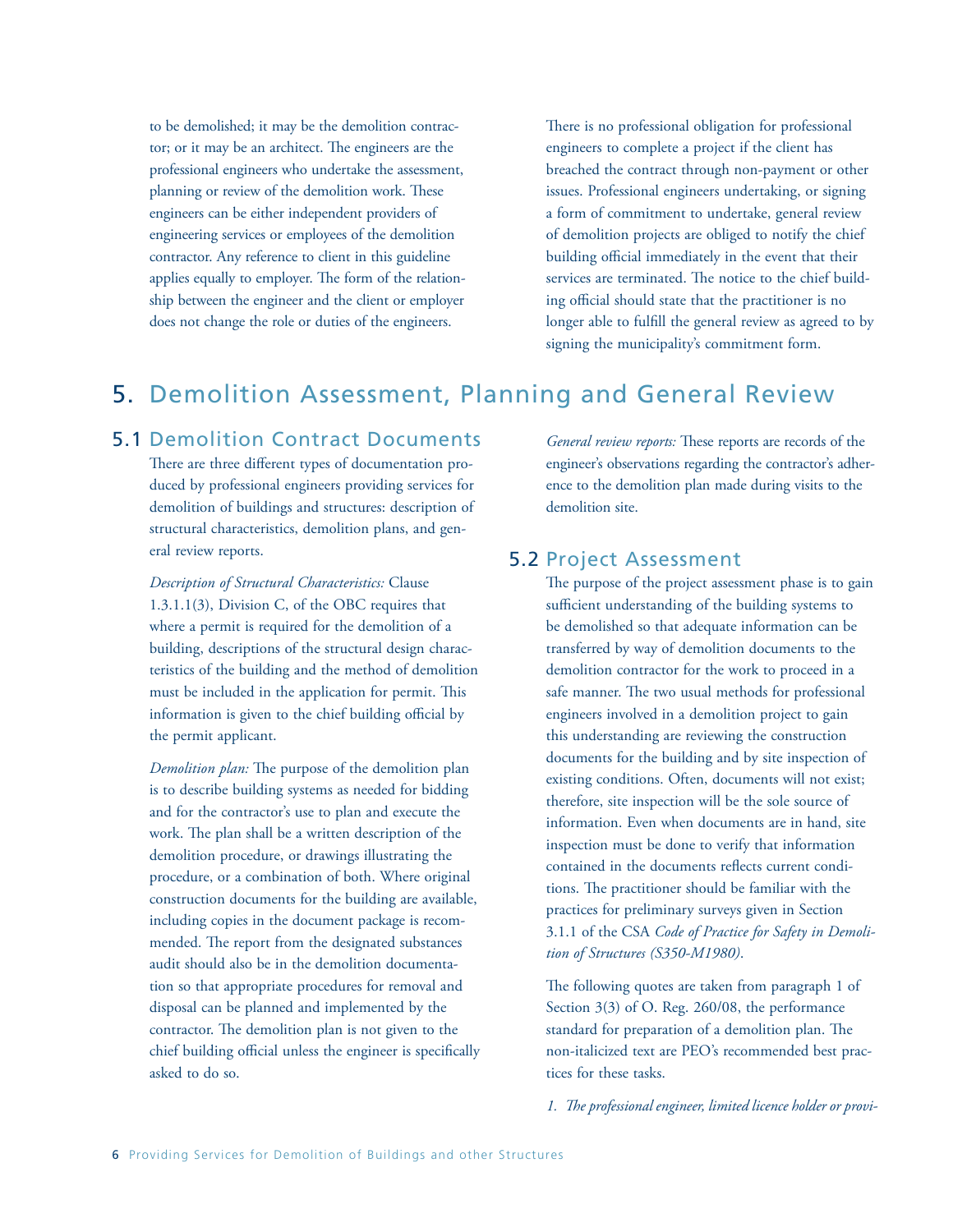*sional licence holder shall, before preparing a demolition plan with respect to the demolition of a building or structure, i. visit and examine the demolition site in order to assess site limitations and adjacent conditions that may affect the content of the demolition plan, and*

The design engineer must make at least one site visit at which he or she assesses the condition and characteristics of the structure. The engineer shall also survey the site and neighbouring properties to ascertain the locations of other buildings, public thoroughfares, utilities.

*ii. verify the structural characteristics and condition of the building or structure by conducting one or more inspections of the building or structure and by reviewing any existing drawings or specifications relating to the building or structure.*

Sufficient investigation is required to determine the design parameters of the various structural elements so that demolition documents can be adequately detailed for the contractor to understand the systems and plan the demolition activities. The engineer may be required to provide, either directly or through subcontractors, such services as x-ray examination, coring, and partial demolition (e.g. removal of interior drywall) to properly evaluate the characteristics of the structure.

### 5.3 Defining Method of Demolition

The following quotes are taken from Section 3(3)2 of O. Reg. 260/08, the performance standard for preparation of a demolition plan. The non-italicized text are PEO's recommended best practices for these tasks.

The standard requires that the practitioner responsible for preparing the demolition plan for a building or structure include in that plan,

*i. a description of the structural characteristics and condition of the building or structure as verified by the professional engineer, limited licence holder or provisional licence holder under subparagraph 1ii,*

Adequate detail of the building's structural design characteristics needs to be included in the demolition document for the contractor to understand fully the structural system. Areas of uncertainty, due to

concealed conditions or other reasons, should also be noted. Should conditions warrant, a phased demolition approach, where the extent of demolition is matched to the extent of systems knowledge, may be advisable to enable further investigation and demolition planning for remaining building components.

### *ii. the methodology a contractor should follow in demolishing the building or structure,*

Though the design engineer is responsible for preparing the demolition plan, the engineer should work closely with the contractor (if the contractor has already been hired) to develop the plan.

The demolition plan must include descriptions of demolition procedures where structural conditions indicate that a specific sequence of actions is required for safe demolition. For example, the plan should indicate the sequence in which structural elements are cut or removed if the engineer decides that an alternative sequence could result in unplanned collapse or loss of structural integrity.

*iii. a description of the measures necessary to ensure that the health or safety of any person, including an occupant of a building being demolished if the building is not vacated before the demolition commences as permitted by the building code, is not endangered as a result of the demolition,*

Some projects involve demolition of only a portion of an existing building or structure that may continue to be occupied or utilized during the demolition process. For example, the project may involve demolition of a wing of a hospital that will continue to carry out all of its usual functions. The design engineer may need to retain (or confirm that the client hires) an architect or other experts to provide, for example, designs for systems to maintain envelope integrity or for temporary fire exit plans. The design engineer may need to retain (or confirm that the client hires) mechanical and electrical engineers to prepare plans for revisions to HVAC, power, lighting, and alarm systems. The design engineer shall work with these other professionals to ensure the demolition of a portion of the building does not cause safety, health or, ideally, operational problems for the occupied or utilized portions of the building.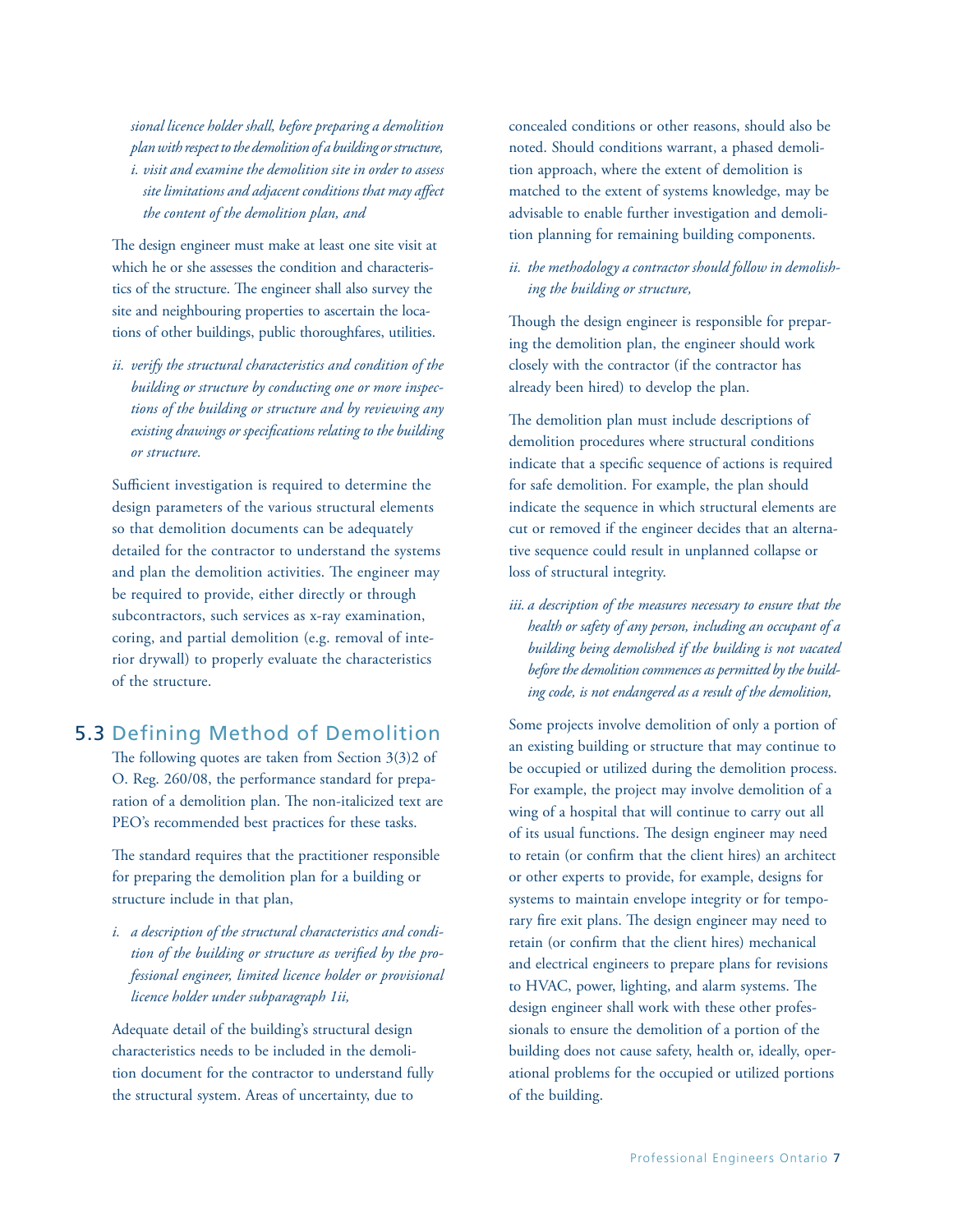*iv. a description of the measures necessary to ensure that the integrity of any other buildings, structures, buried or above ground utilities or any other real property is not negatively affected as a result of the demolition,*

The design engineer shall identify the need for barriers, hoarding, removals, relocations and other measures that need to be taken to ensure third party property is not adversely affected by the demolition work. The design engineer does not need to show the details of protection measures on the plan; however, the plan must identify the property to be protected, the potential hazards to be avoided and the steps proposed to deal with these.

*v. identification of all buried or above ground utilities under or at the demolition site and a description of the requirements for their safe disconnection, removal or protection before the commencement of the demolition,*

The design engineer shall ask utilities to locate all utility services and equipment that serve the property or may be affected by the demolition work. Identify both services and equipment that will remain and those that will be removed. Confirm with utilities their requirements for disconnection, removal or protection.

*vi. a description of any environmental hazard that would or could arise as a result of the demolition, and of the measures necessary to address the hazard, with reference to the applicable municipal, provincial or federal statutes, regulations, rules, by-laws, codes, standards or other legislation, and*

Before beginning a project, the owner shall determine whether designated substances (as defined in the *Occupational Health and Safety Act* or its regulations) are present, and prepare and distribute a list of all designated substances present at the site. The design engineer does not need to carry out the environment audit. The client may retain another firm to do this. The design engineer needs only to confirm that the audit has been done and to obtain the report from the client.

The report from the designated substances audit should be included in the demolition document so that appropriate procedures for removal and disposal can be planned and implemented by the contractor.

It is very common for asbestos to be found in older buildings slated for demolition. The *Designated Substance–Asbestos on Construction Projects and in Buildings and Repair Operations* (O.Reg 278/05) under the OHSA sets out the requirements for the safe removal of this material.

*vii. identification of any inspection or testing to be carried out by an independent company during the demolition.*

Occasionally, the nature of the structure precludes carrying out testing for environmental hazards or other purposes during the assessment phase. In these cases, the design engineer shall instruct the contractor to carry out this testing during the demolition phase. The design engineer does not need to provide instructions for safely carrying out the demolition required to expose potential hazards or how to carry out the testing. The contractor or the contractor's environmental consultant is responsible for these operations.

### 5.4 General Review of Demolition

The *Ontario Building Code* states that applicants for a demolition permit must retain a professional engineer to carry out general review of the demolition work. Professional engineers who have agreed to undertake general review of demolition by signing a municipality commitment form have a responsibility to fulfill that commitment. These engineers should inform the owner or contractor of the practitioner's responsibilities given in O. Reg. 260/08 and must inform the contractor, in writing, that demolition cannot begin until the practitioner is notified.

According to article 3(2)1i, of O. Reg. 260/08, the review engineer cannot attend the site and carry out general review until he or she is satisfied that a demolition permit has been issued by the municipality.

Article 3(2)1ii of the performance standard for general review (O. Reg. 260/08) indicates, in effect, that a demolition plan must be prepared for every demoli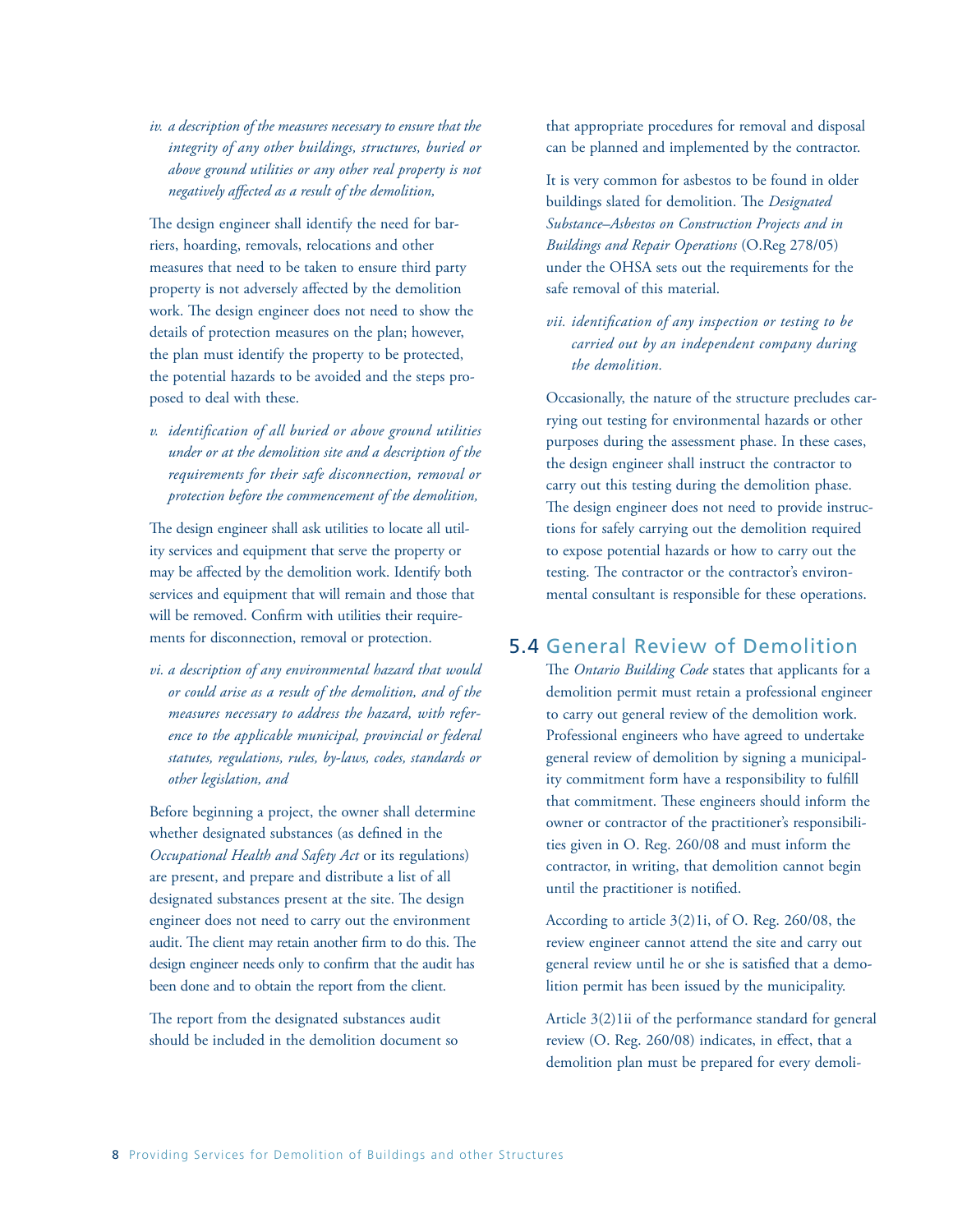tion project employing a review engineer. Practitioners shall refuse to carry out general review if the building owner or contractor has not had a plan prepared by a professional engineer.

The following italicized portions are the requirements for general review of demolition given in Paragraph 3(2), O. Reg. 260/08. The non-italicized text are PEO's recommended best practices for these tasks.

#### *The professional engineer shall,*

*i make periodic visits to the demolition site to determine whether the demolition is proceeding in general conformity with the demolition plan,*

The demolition review engineer shall attend or, as allowed by article 3(4), O. Reg. 260/08, delegate a suitable person to attend at the site to observe the demolition underway at appropriate intervals to review the work and ascertain that it is being executed in general conformance with the plan. The nature of an appropriate review program will vary, based on the complexity and characteristics of the work being undertaken. There should be a sufficient number of visits scheduled at intervals over the complete demolition period to ensure that the engineer can monitor all aspects of the work.

Visits do not take place on a predetermined routine, such as on a fixed day every two weeks. Instead, review engineers are expected to visit the site at intervals that enable them to view critical elements of the work. There should be a sufficient number of visits scheduled at intervals over the complete demolition period to ensure the engineer can monitor all aspects of the work. Before the work begins, establish and communicate to the contractor a plan for periodic visits to the site during construction. The review engineer must instruct the contractor to inform him or her prior to the start of each significant phase of the work, so that field visits can be properly scheduled.

The number, duration and frequency of visits are left to the discretion of the review engineer. If a client suggests limiting the duration or the frequency of site visits, the engineer should inform the client that it is the engineer's, not the client's, responsibility to determine the criteria for sufficient review. Similarly, reports generated by a professional engineer following these site visits are documentation of the engineer's professional judgment and cannot be edited by the client.

During these visits, the review engineer must observe the work underway, with particular attention directed to any specific aspects deemed appropriate by the review engineer, to ensure the procedures used by the contractor comply with the directions given in the demolition plan. Deviations must be noted and, if the review engineer believes the actual method employed by the contractor is unsafe, the engineer shall advise the contractor to halt work, undertake remedial action, if required, and alter demolition method as directed.

*ii record any material deviation from the demolition plan found during a site visit and as soon as reasonably possible notify the client, the contractor and the owner in writing of the deviation and of the professional engineer's opinion on the impact the deviation may have on the health or safety of any person or the integrity of any other building, structure, buried or above ground utility or any other real property,*

The review engineer must prepare a report for each site visit. The report must contain opinions only for the work that was actually observed during the particular visit for which the report was issued. Each report should describe briefly the progress of demolition since the last visit and the work underway during the current visit, and list tests observed, samples inspected, and any other third-party contribution used in determining general conformity of the project to the demolition plan. The review engineer should record any observed conditions that might affect public or worker health and safety, as well as structural integrity and environmental concerns. The review engineer must report to the client and contractor all observed deviations from the demolition plan.

Written reports, sequentially numbered, must be forwarded to the permit applicant, contractor and others as agreed at the beginning of the project. During subsequent visits, the review engineer reports on the condition of previous deficiencies and problems to assess whether the condition has been or will be made good. Due to the compressed time scale of demolition as compared to construction, time is of the essence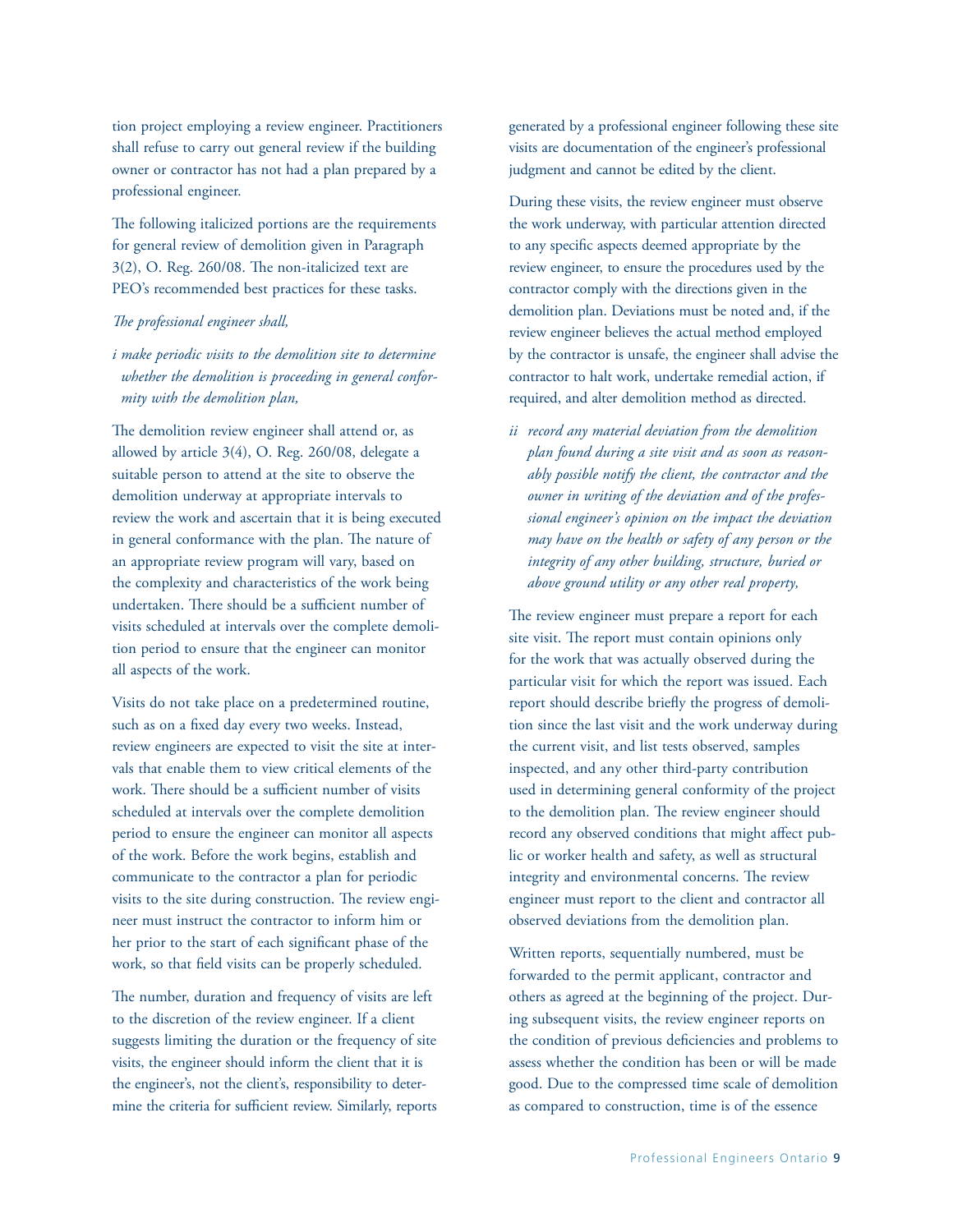when it comes to writing and forwarding the general review reports, especially as related to noted concerns.

General review reports, describing progress, noted concerns, if any, and recommended corrective actions are to be forwarded to the client, contractor and the owner of the building or structure.

*iii. record any site condition or other issue relating to the demolition identified during a site visit that may endanger the health or safety of any person or the integrity of any other building, structure, buried or above ground utility or any other real property and as soon as reasonably possible notify the client, the contractor and the owner in writing of the condition or other issue,*

A typical site visit by a review engineer should include an observation that good construction safety practices are being followed. Construction safety is the contractor's responsibility but reporting on observed breaches of safety standards is consistent with an engineer's paramount duty to protect the public welfare.

Review engineers must record observed conditions that might affect health and safety of workers and others. Written reports of these deficiencies, sequentially numbered, must be sent to the client, contractor, owner and others as agreed at the beginning of the project. During subsequent visits, the review engineer reports on the condition of previous deficiencies and problems to assess whether the condition has been or will be made good.

Where conditions warranting concern for worker or public safety are not directly addressed by the contractor, the practitioner must notify the Ministry of Labour. This should be done by the most expedient means. Proper documentation, while important, can follow at a later time.

### *iv. notify the client, the contractor and the owner in writing about any site condition or other issue that requires the demolition plan to be changed,*

Due to site conditions or other factors, the review engineer or contractor may decide that changes to the proposed demolition methodology are necessary to complete the project safely. Prior to commencement

of the project, the review engineer should discuss with the client whether the design engineer, the review engineer or another engineer will be asked to make the changes.

In those cases where the review engineer or another engineer makes the changes, he or she takes responsibility for these design changes and any impact they have on other components of the project.

*v. review the reports of any independent inspection and testing companies called for in the demolition plan and which pertain directly to the work being reviewed, and*

The demolition plan may identify the requirements for inspection and testing (e.g. for asbestos) to be carried out by certified testing laboratories in accordance with recognized test methods. Review engineers must ensure the testing is carried out and must review any reports prepared by independent testing companies that pertain directly to the work being reviewed and should attach copies of these reports to the review report. These reports should be accompanied by comments by the general review engineer, where appropriate.

*vi. interpret the demolition plan in writing when requested to do so by the client, the contractor or the owner.*

Review engineers are not responsible for the engineering content of plans and specifications prepared for the project. The designer of the demolition is responsible for interpreting and clarifying the work during demolition, unless the design service is terminated, or the contract with the client has been breached. When requested by the client or contractor, or when dictated by lack of clarity in the project documentation, general review engineers should seek written interpretation or clarification of requirements from the design engineer. If that practitioner is no longer involved in the project, the general review engineer should, where feasible, advise contractors on the interpretation of demolition documentation, and issue supplementary details and instruction during the demolition period as required. These interpretations and clarifications should be confirmed in writing and become an integral component of the project documentation.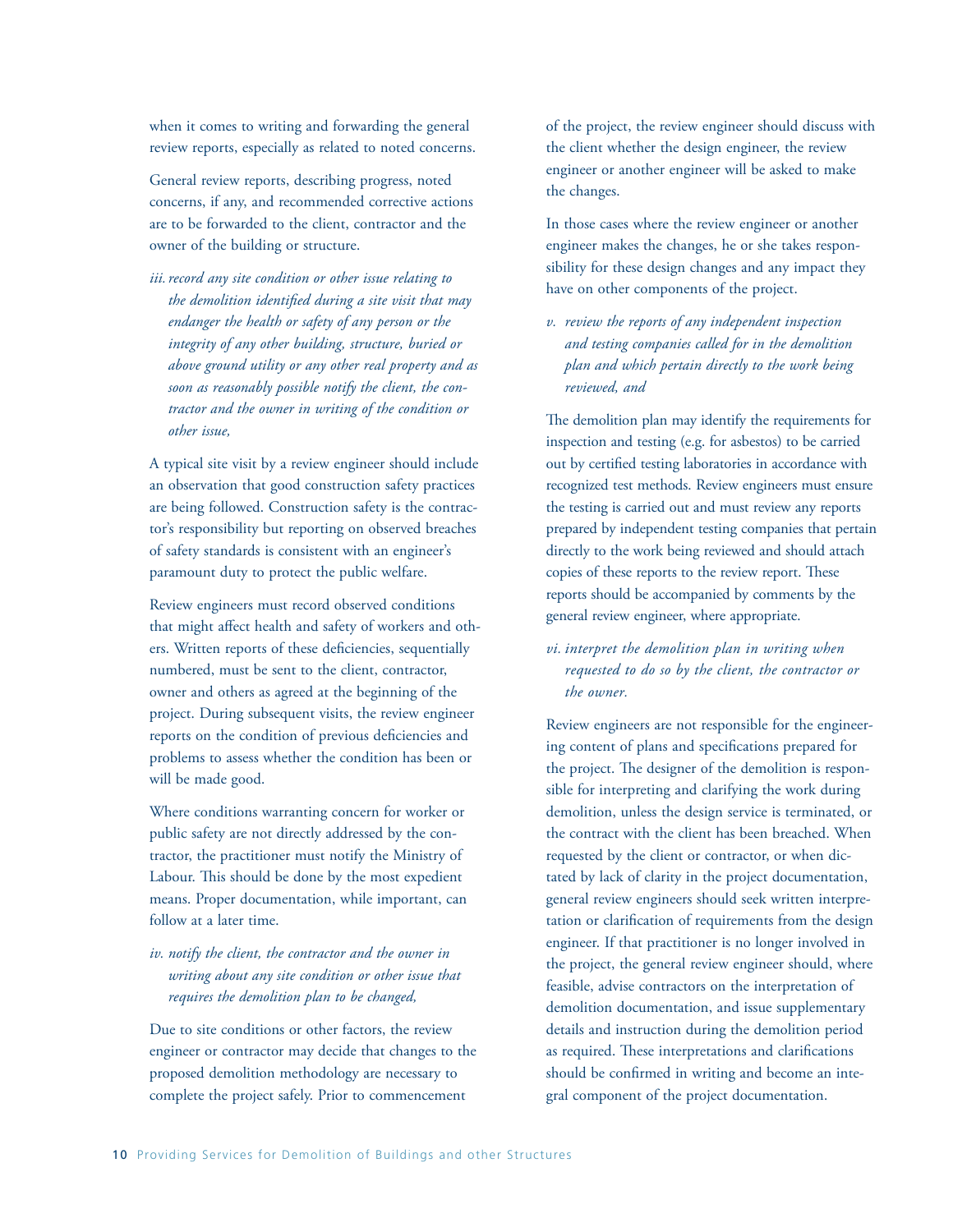### 5.5 Demolition of Structures other than Buildings

Many demolition projects involve structures, such as bridges, that are not regulated by the *Ontario Building Code*. For these projects, Section 2 of O. Reg. 260/08 does not apply because general review is an activity created by the *Building Code Act*.

However, depending on the complexity of the demolition, the contractor or property owner may decide to retain a professional engineer to prepare a demolition plan. When preparing a demolition plan for these

structures, the practitioner shall follow, as far as possible, Section 3(2) of O. Reg. 260/08. The owner or contractor may also retain an engineer to observe the work and assist the contractor during demolition. In these cases, PEO expects that professional engineers will apply good professional practices similar to those given in the standard for general review of demolition.

It should be noted that the Construction Regulation does apply to demolition of structures as well as to buildings.

## 6. Additional Considerations

### 6.1 Liability

Practitioners should not confuse general review with inspection. It is not the duty of the review engineer to ensure all aspects of the work meet the details of the plans. They must observe the work sufficiently frequently to ensure the contractor is carrying out the work in accordance with the plan.

Review engineers should not make any statements "certifying" that the demolition is in conformance with the design documents, since this implies a guarantee of the work, which cannot be supported by field observation alone.

It is the contractor's responsibility to ensure adherence to the regulations made under the *Building Code Act, Occupational Health and Safety Act* and any other applicable law, including municipal bylaws. It is the responsibility of the professional engineer(s) involved with the project to follow the practices described in Sections 2 and 3 of O. Reg. 260/08. The review engineer's role is to monitor the demolition activities and report any observed breaches of the permit documents or lack of general conformity with the demolition plan. The review engineer is not called upon to supervise the demolition work.

A professional engineer undertaking a demolition assignment must be aware that the *Occupational Health and Safety Act* sets out personal liabilities, such as fines and imprisonment, that may be incurred by an engineer who gives flawed advice. Particular attention should be paid to section 31(2) of the OHSA: "a professional engineer as defined in the *Professional Engineers Ac*t, contravene[s] this Act if, as a result of his or her advice that is given or his or her certification required under this Act that is made negligently or incompetently, a worker is endangered."

### 6.2 Legislation

In addition to the *Professional Engineers Act*, *Ontario Building Cod*e and the *Building Code Act*, professional engineers undertaking demolition projects should be familiar with the Construction Regulation, and the Asbestos Regulation

The applicant, as defined in the *Ontario Building Code*, is responsible for obtaining the permit and ensuring compliance with all applicable law. Responsibility for safety on site and collateral damage during demolition resides with the contractor as specified by the Construction Regulation. The demolition contractor is responsible for workplace safety.

Other federal and provincial laws and municipal by-laws may apply in particular cases and compliance with them may be a responsibility of the engineer(s) engaged in the project. All municipalities require certification that utilities to the demolition site have been disconnected before any work commences. Some municipalities have additional requirements, such as site plans, health and environmental assessments. Practitioners should ask authorities for information on any rules that may apply to their projects and,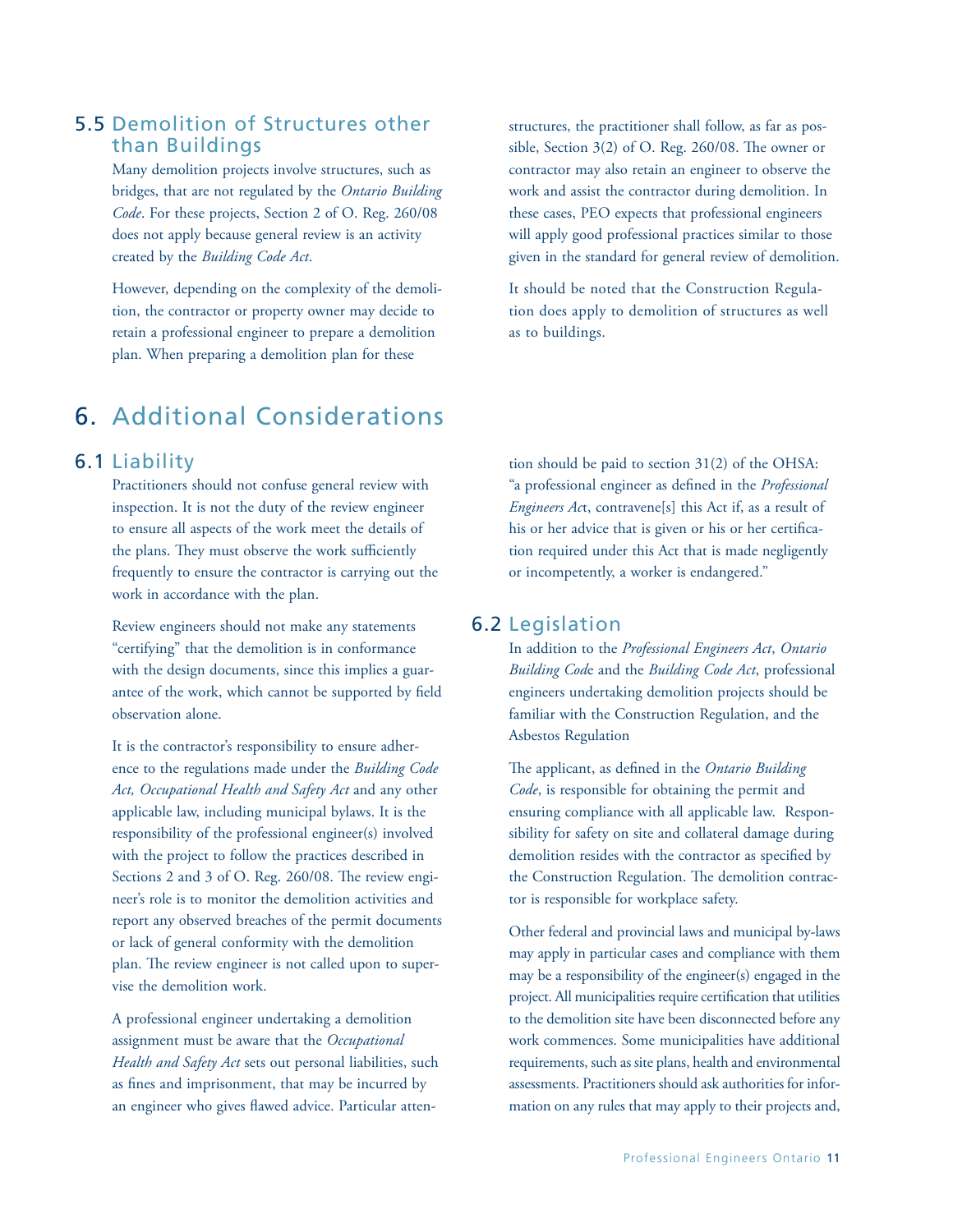in consultation with the client, should determine whether compliance with these rules is the responsibility of the engineer, contractor, permit applicant or another party.

#### 6.2.1 Personal Safety

Sections 23 through 32 of the *Occupational Health and Safety Act* impose specific duties on such workplace parties as owners, employers, workers and supervisors. Professional engineers are generally considered to be "workers" under the OHSA and, as such, will attract the workers' duties (Section 28 of the OHSA) and rights (to know the hazards in the workplace, to be represented, and to refuse unsafe work) apply to them. Depending on the role they assume on a construction project, professional engineers may also be considered employers or supervisors.

The Construction Regulation prescribes in more detail some of the requirements outlined in the *Occupational Health and Safety Act*. A professional engineer should be aware of the following specific requirements prescribed in the Construction Regulation:

- 1. Every constructor and employer engaged in the construction of the project must complete an approved registration form to be filed on the project before work on the site begins (Section 5). This form must include the Workplace Safety Insurance Board (WSIB) number and rate category for the employer. Most engineering practices with full or part-time employees must be registered with WSIB.
- 2. When on site, professional engineers must wear appro-

priate protective headwear and footwear at all times and must wear protective eyewear where there is a risk of eye injury. Furthermore, any worker who may need to enter an area where fall arrest equipment is required must have had appropriate training (Sections 21 to 27).

3. There are a number of situations where a professional engineer must design, inspect or certify cranes, work platforms, and temporary works, such as scaffolding, shoring, formwork or falsework. These services may be part of the design engineer's involvement preparing demolition plans; they are not the responsibility of the professional engineer providing general review of demolition. However, the review engineer should be aware of the regulations covering these activities and bring to the attention of the site superintendent any observed noncompliance with these requirements.

### 6.2.2 Construction and Demolition Safety

The professional engineer designing or reviewing demolition should be very familiar with Sections 213 to 221 of the Construction Regulation. These sections deal with the specific safety requirements for the demolition of buildings and other structures. In addition, the remainder of the Construction Regulation applies to demolition projects. One of the most important provisions of the Construction Regulation is that precautions must be taken to prevent injury to a person on or near a project or adjoining property that may result from the demolition of a building or structure (Section 214(2) of the for Construction Regulation).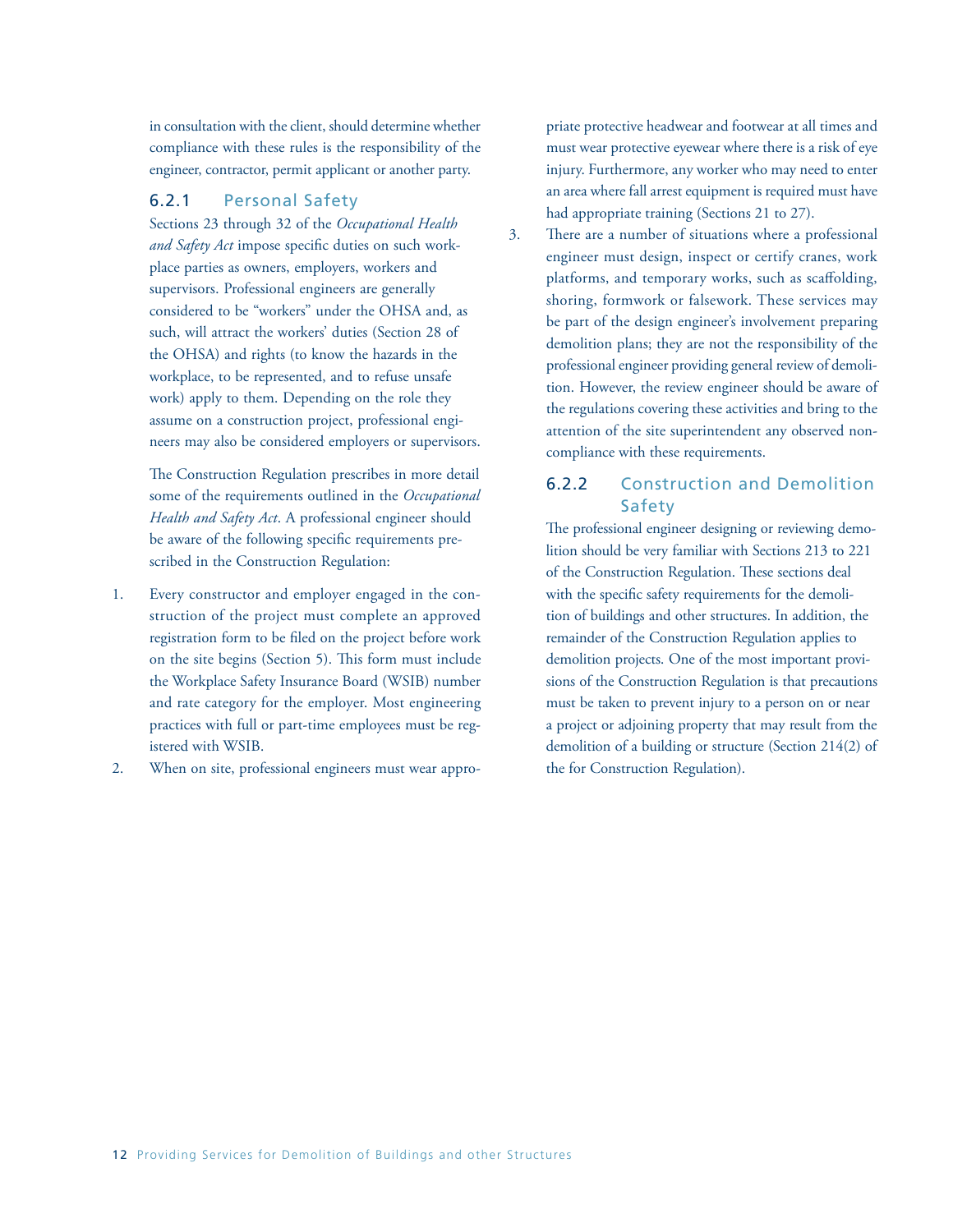## Appendix 1. Definitions

For the purposes of this guideline:

#### **Assessment**

An evaluation by a professional engineer of the structural characteristics of the building or structure that is to be demolished

#### **Building**

A structure comprising one or more wall, roof and floor that is regulated under the *Ontario Building Code*

#### **Demolition**

The removal of any material part of a building or other structure

#### **Demolition documentation**

Refers to the documentation prepared by professional engineers carrying out assignments in accordance with O. Reg. 260/08. The three categories of documentation: demolition plan, the description of structural design characteristics and general review reports.

#### **Demolition contractor**

The person or firm carrying out the demolition of the building or structure

#### **Design engineer**

The professional engineer providing the design services for demolition of a building or structure. This work will involve assessment of the building and structure as defined in CSA S-350 and preparation of the demolition plan in accordance with the requirements given in Section 3(3)2 of O. Reg. 260/08.

#### **Demolition general review**

An inspection and reporting process required by the *Ontario Building Code* undertaken by a professional engineer to ascertain the general conformity of the contactor's work with methodology given in the demolition plan

#### **Demolition methodology**

A detailed description of the systematic and sequential procedure for cutting, destroying, removing or otherwise demolishing a building or structure in a manner that does not endanger the health or safety of any person or negatively affect the integrity of any other buildings, structures, buried or above ground utilities or any other real property

#### **General conformity**

The "general conformity" opinion is a professional judgment by the reviewing engineer that the standard of the construction work fulfills the essential requirements of the plans and other documents that were the basis for issuing the building permit. The reviewing engineer must ensure the work has at least been done in accordance with normally accepted industry standards with a limiting criterion being the risk to public safety. To ascertain this, the engineer should observe whether the contractor has fulfilled the majority of requirements, including all the major requirements, specified in the drawings, specifications or standards for all products, processes or services provided by the contractor.

#### **Method of demolition**

The means used for demolishing the building or structure, e.g. explosives, manual labour, mechanical equipment

#### **Review engineer**

The professional engineer carrying out general review of the demolition as required by Section 1.2.2.3, Division C, of the *Ontario Building Code* to ascertain the general conformity of the work with the plans and specifications that formed the basis for issuing the demolition permit.

#### **Structure**

Any permanent assembly of fabricated or constructed components other than a building, including a bridge, tower, dam or lock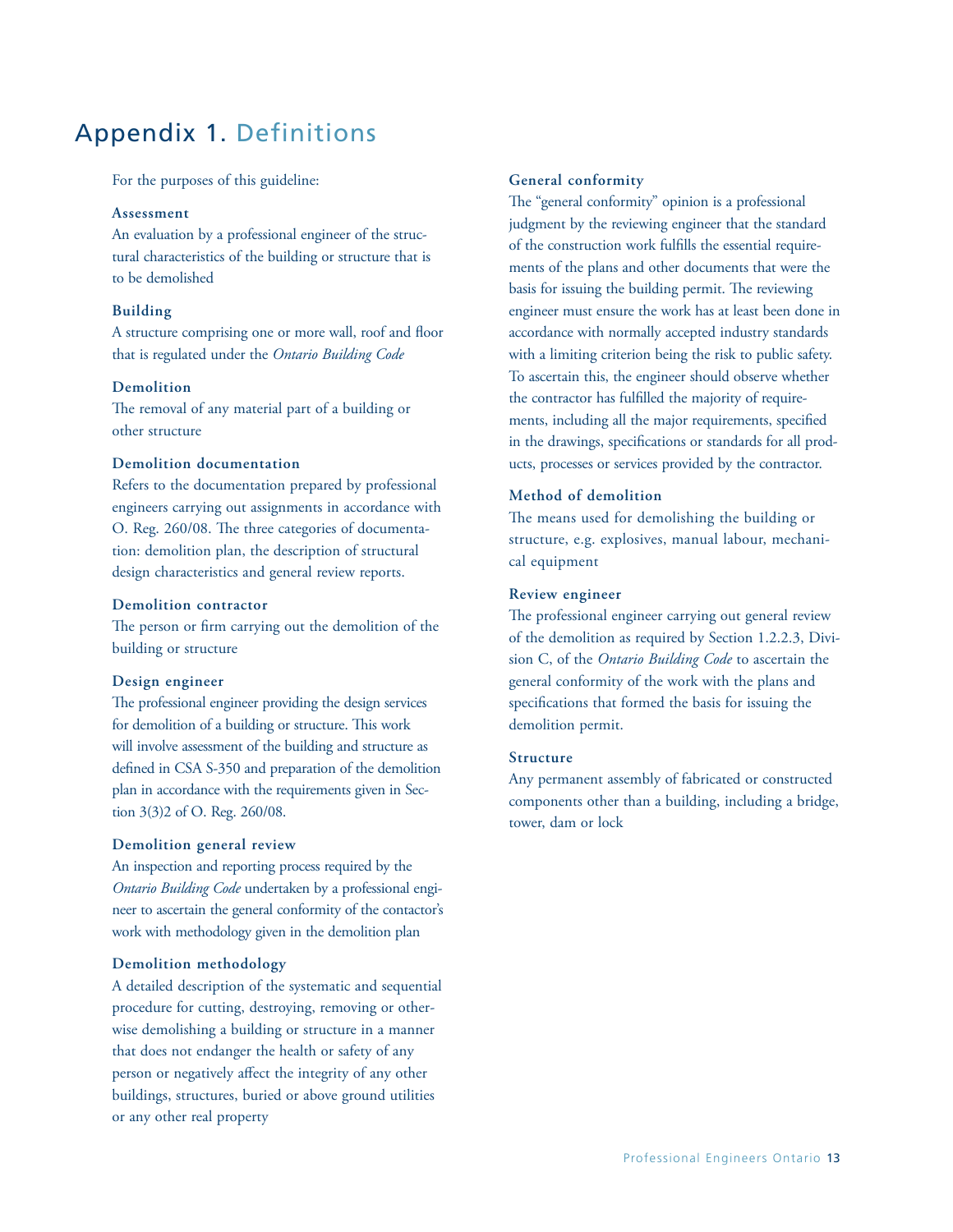## Appendix 2. Performance Standards For Demolition

## Ontario Regulation 260/08

### Performance Standards

#### **Definitions**

1. In this Regulation, "building" means a building as defined in the *Building Code Act, 1992*; "building code" means Ontario Regulation 350/06 (Building Code) made under the *Building Code Act*, 1992.

#### **Demolition**

3. (1) In this section,

"demolish" means to do anything in the removal of a building or structure, as the case may be, or of any material part of a building or structure;

"demolition plan" means a plan or other document prepared by a professional engineer, limited licence holder or provisional licence holder in accordance with subsection (3) with respect to the demolition of a building or structure, and includes any changes to the plan or other document that are made by a professional engineer, limited licence holder or provisional licence holder; "methodology" means a detailed description of the systematic and sequential procedure for cutting, destroying, removing or otherwise demolishing a building or structure in a manner that does not endanger the health or safety of any persons or negatively affect the integrity of any other buildings, structures, buried or above ground utilities or any other real property; "structure" means any permanent structure other than a building, including a bridge, dam or lock.

- (2) The following are prescribed as performance standards with respect to the general review of the demolition of a building by a professional engineer as provided for in the building code:
	- 1. The professional engineer shall not undertake a general review of the demolition of a building unless,
		- i. the professional engineer has satisfied himself or herself that a permit for the demolition has been issued under the *Building Code Act*, 1992, and
		- ii. a demolition plan has been prepared with respect to the demolition.
- 2. The professional engineer shall,
	- i. make periodic visits to the demolition site to determine whether the demolition is proceeding in general conformity with the demolition plan,
	- ii. record any material deviation from the demolition plan found during a site visit and as soon as reasonably possible notify the client, the contractor and the owner in writing of the deviation and of the professional engineer's opinion on the impact the deviation may have on the health or safety of any person or the integrity of any other building, structure, buried or above ground utility or any other real property,
	- iii. record any site condition or other issue relating to the demolition identified during a site visit that may endanger the health or safety of any person or the integrity of any other building, structure, buried or above ground utility or any other real property and as soon as reasonably possible notify the client, the contractor and the owner in writing of the condition or other issue,
	- iv. notify the client, the contractor and the owner in writing about any site condition or other issue that requires the demolition plan to be changed,
	- v. review the reports of any independent inspection and testing companies called for in the demolition plan and which pertain directly to the work being reviewed, and
	- vi. interpret the demolition plan in writing when requested to do so by the client, the contractor or the owner.
- (3) The following are prescribed as performance standards with respect to the preparation of a demolition plan:
	- 1. The professional engineer, limited licence holder or provisional licence holder shall, before preparing a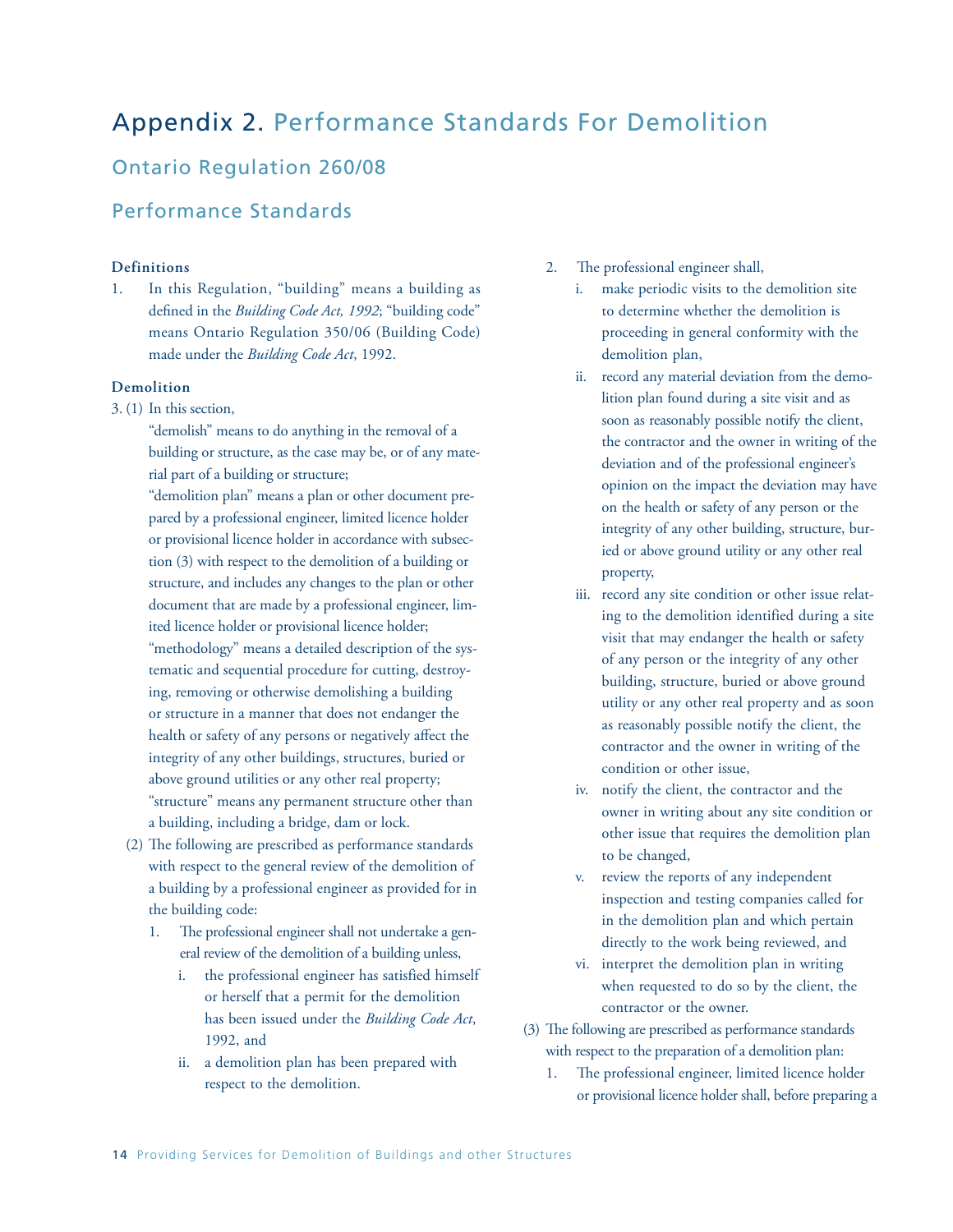demolition plan with respect to the demolition of a building or structure,

- i. visit and examine the demolition site in order to assess site limitations and adjacent conditions that may affect the content of the demolition plan, and
- ii. verify the structural characteristics and condition of the building or structure by conducting one or more inspections of the building or structure and by reviewing any existing drawings or specifications relating to the building or structure.
- 2. The professional engineer, limited licence holder or provisional licence holder shall include in a demolition plan made with respect to the demolition of a building or structure,
	- i. a description of the structural characteristics and condition of the building or structure as verified by the professional engineer, limited licence holder or provisional licence holder under subparagraph 1ii,
	- ii. the methodology a contractor should follow in demolishing the building or structure,
	- iii. a description of the measures necessary to ensure that the health or safety of any person, including an occupant of a building being demolished if the building is not vacated before the demolition commences as permitted by the building code, is not endangered as a result of the demolition,
	- iv. a description of the measures necessary to ensure that the integrity of any other buildings, structures, buried or above ground

utilities or any other real property is not negatively affected as a result of the demolition,

- v. identification of all buried or above ground utilities under or at the demolition site and a description of the requirements for their safe disconnection, removal or protection before the commencement of the demolition,
- vi. a description of any environmental hazard that would or could arise as a result of the demolition, and of the measures necessary to address the hazard, with reference to the applicable municipal, provincial or federal statutes, regulations, rules, by-laws, codes, standards or other legislation, and
- vii. identification of any inspection or testing to be carried out by an independent company during the demolition.
- (4) A professional engineer may delegate one or more of the functions or requirements described in subsection (2) to another person if it is consistent with prudent engineering practice to do so and the functions or requirements are performed under the supervision of the professional engineer.
- (5) A professional engineer or limited licence holder may delegate one or more of the functions or requirements described in subsection (3) to another person if it is consistent with prudent engineering practice to do so and the functions or requirements are performed under the supervision of the professional engineer or limited licence holder.
- (6) Subsections (2) and (4) apply with necessary modifications to a limited licence holder, if the holder undertakes a general review of the demolition of a building.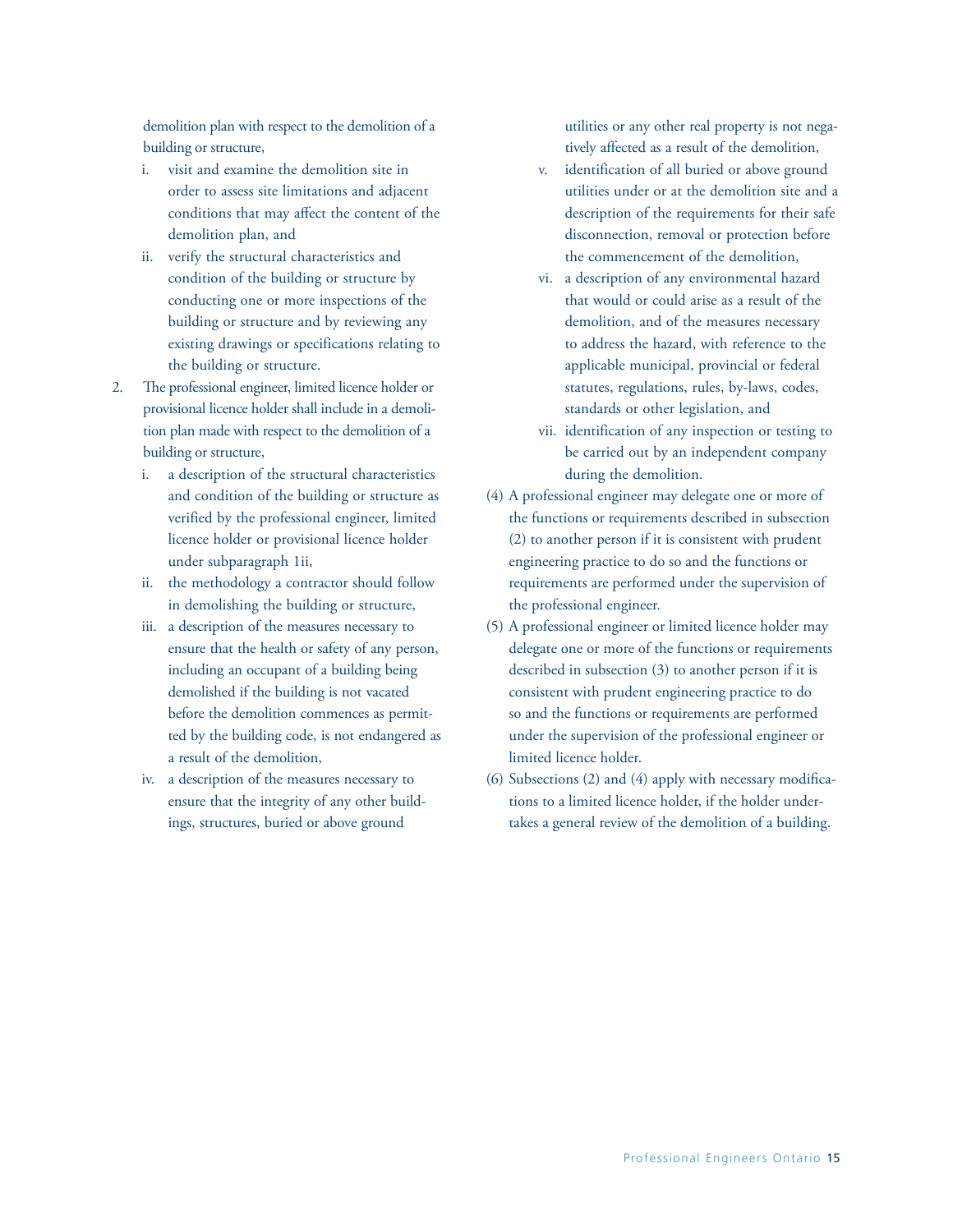## Appendix 3. Reference Sources

Sources of information that professional engineers engaged in demolition should be aware of include:

### Provincial Statutes

- *Building Code Act*, 1992, S.O. 1992, c.23 • *Ontario Building Code*, O. Reg. 350/06
- *Occupational Health & Safety Act*, R.S.O. 1990, c. 0.1
	- *Construction Projects*, O. Reg. 213/91
	- *Designated Substances–Asbestos on Construction Projects and in Buildings and Repair Operations*, O. Reg. 278/05
- *Fire Protection and Prevention Act*, S.O. 1997, Chapter 4
	- *Ontario Fire Code, Part 8–Demolition*, O. Reg. 388/97

### Federal Statutes

• *Explosives Act* (R.S., 1985, c.E-17)

## Guidelines and Technical Standards

- CSA Standard S350-M1980, *Code of Practice for Safety in Demolition of Structures*
- National Building Code, Part 8–*Safety Measures at Construction & Demolition Sites*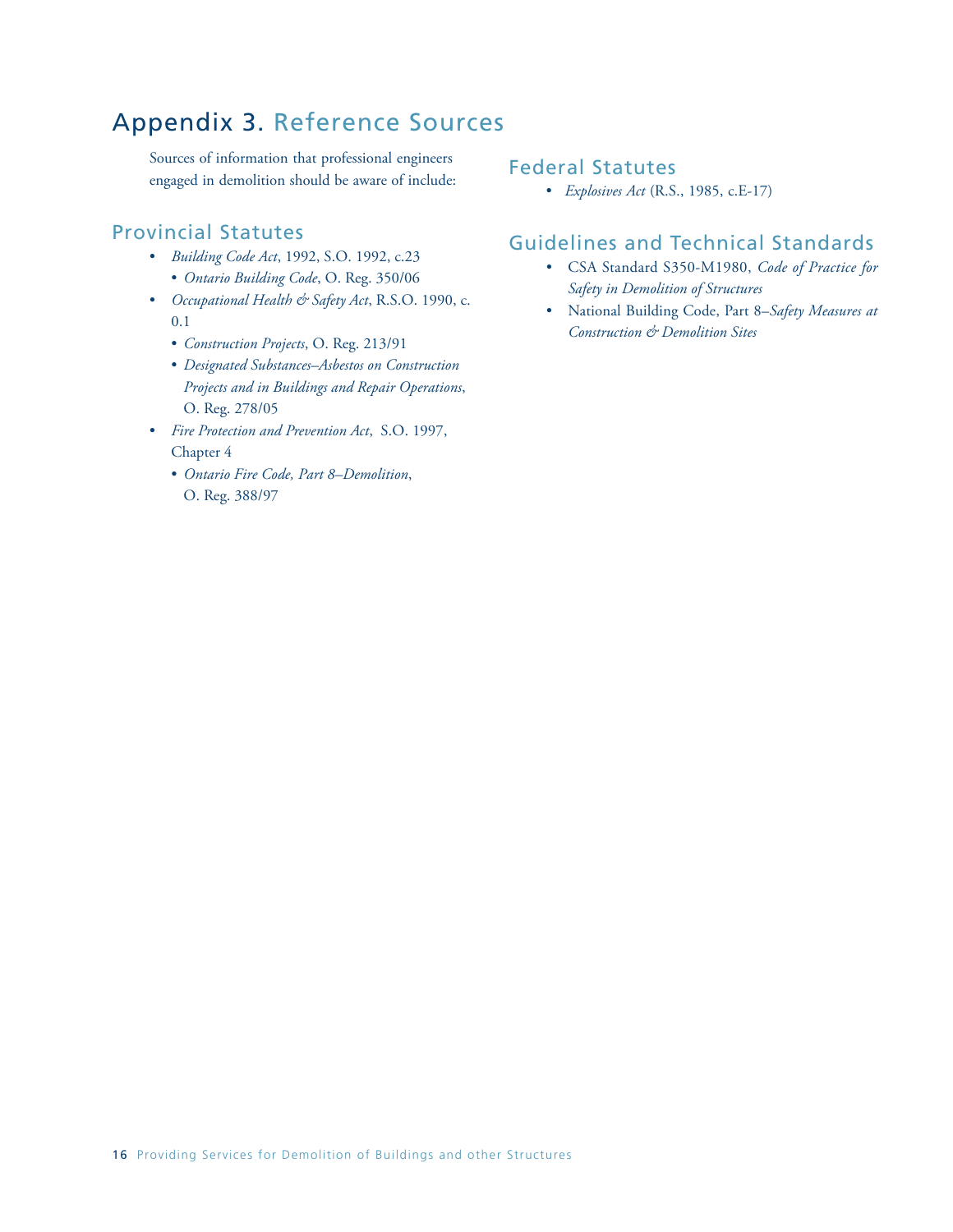## Appendix 4. Commitment to General Review of Demolition Commitment to Demolition General Review by a Professional Engineer

| <b>Project Description:</b> | Permit Application No. |
|-----------------------------|------------------------|
|                             |                        |

Address of Project:

**WHEREAS** the *Ontario Building Code* requires that the project described above be reviewed during demolition by a professional engineer licensed to practise in Ontario;

**NOWTHEREFORE** the Owner, being the person who intends to demolish or have the building demolished, hereby warrants that:

- 1. The undersigned professional engineer has been retained to provide general reviews of the demolition of the building to determine whether the work done is in general conformity with the plans and other documents that form the basis for issuing a demolition permit, in accordance with the performance standards of Professional Engineers Ontario (PEO);
- 2. Should any retained professional engineer cease to provide general reviews for any reason during demolition, the Chief Building Official will be notified by the Owner in writing immediately, and another engineer will be appointed by the owner so that general review continues without interruption during the work being done.
- 3. The professional engineer, when required by professional obligations, shall notify the Chief Building Official of any matter pertaining to the demolition that, in the practitioner's opinion, the Building Department should be made aware.

| Name of Owner:                                                                                                             |  |  |  |
|----------------------------------------------------------------------------------------------------------------------------|--|--|--|
| Address of Owner:                                                                                                          |  |  |  |
| The undersigned hereby certifies that he/she has read and agrees to the above                                              |  |  |  |
|                                                                                                                            |  |  |  |
| Commitment                                                                                                                 |  |  |  |
| The undersigned professional engineer hereby certifies that he or she has been retained to provide general reviews of the  |  |  |  |
| demolition of the building indicated, to determine whether the work done is in general conformity with the plans and other |  |  |  |
| documents that form the basis for issuing a demolition permit, in accordance with the performance standards of PEO.        |  |  |  |
| Name of Engineer:                                                                                                          |  |  |  |
| Address of Engineer:                                                                                                       |  |  |  |
| The undersigned hereby certifies that he or she has read and agrees to the above.                                          |  |  |  |

Submitted by: \_\_\_\_\_\_\_\_\_\_\_\_\_\_\_\_\_\_\_\_\_\_\_\_\_\_\_\_\_\_\_\_\_\_\_\_\_\_\_\_\_\_\_\_\_\_ Date: \_\_\_\_\_\_\_\_\_\_\_\_\_\_\_\_\_\_\_\_\_\_\_\_\_\_\_\_\_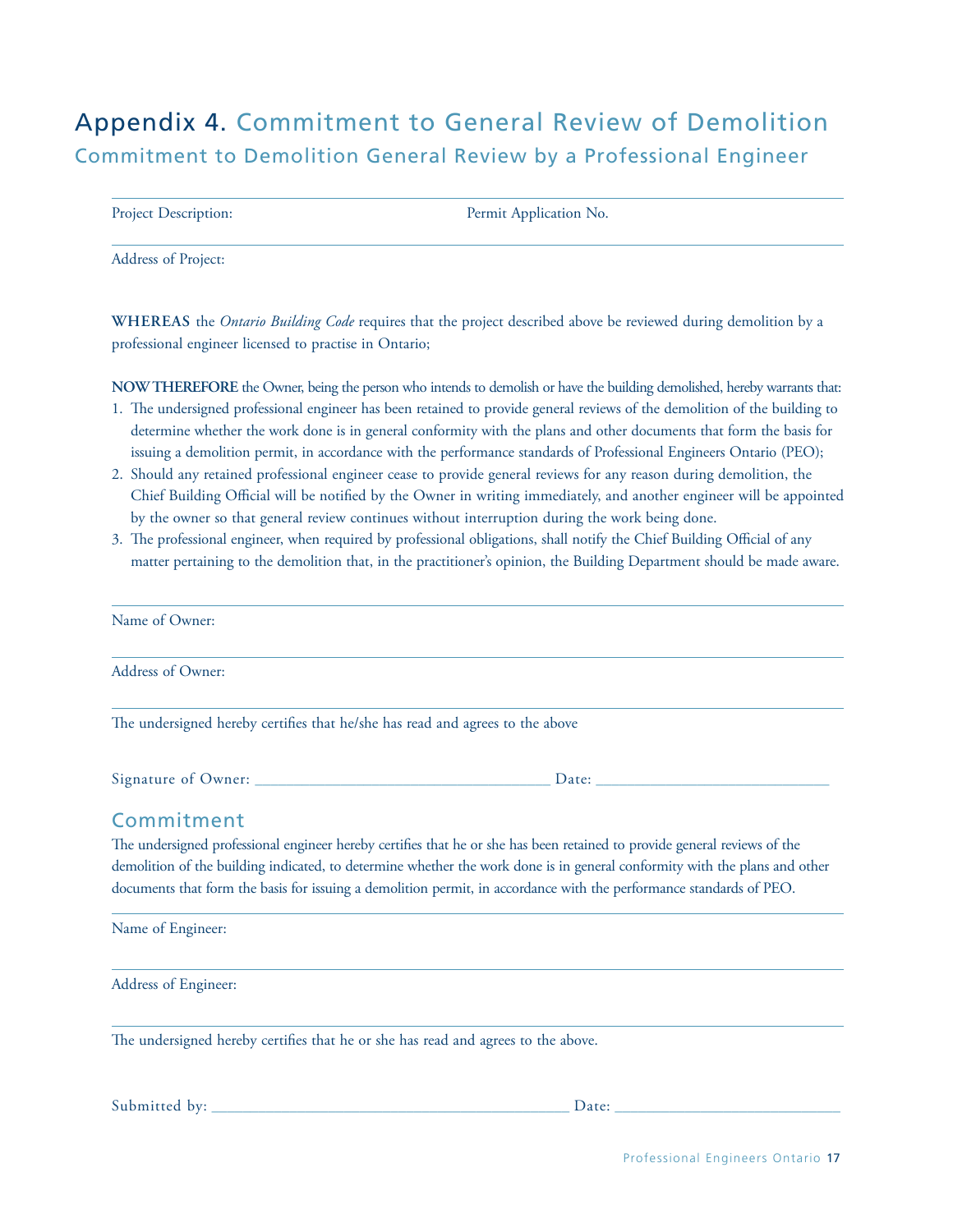## Appendix 5. Amendment and Revision Submission Form

Guideline:

Statement of proposed amendment or revision:

Reason:

Attention: Standards and Guidelines Development Coordinator Email: practice-standards@peo.on.ca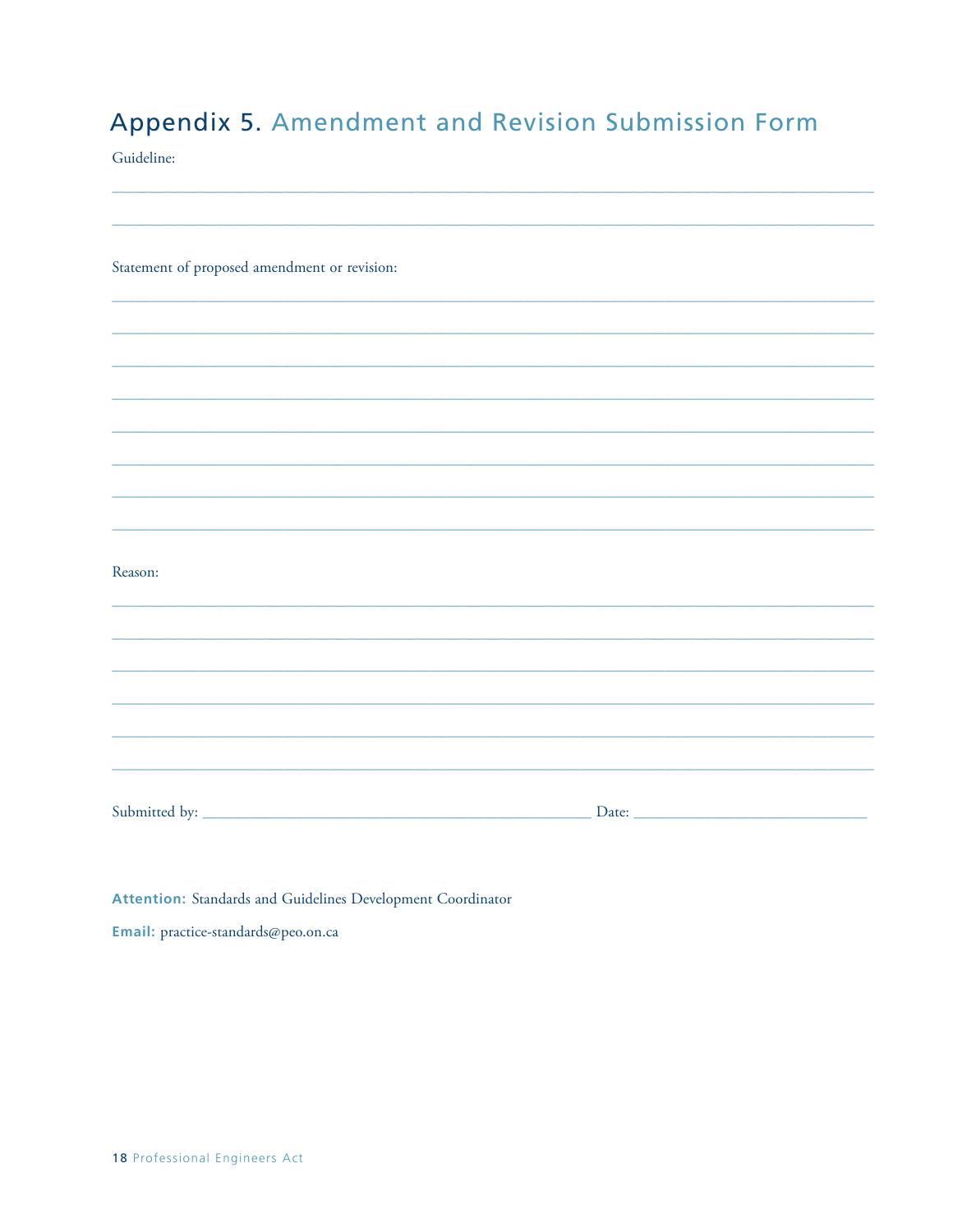## Appendix 6. PEO Professional Practice Guidelines

- 1. Acting as Contract Employees (2001)
- 2. Acting as Independent Contractors (2001)
- 3. Acting Under the Drainage Act (1988)
- 4. Acoustical Engineering Services in Land-Use Planning (1998)
- 5. Building Projects Using Manufacturer-Designed Systems & Components (1999)
- 6. Commissioning Work in Buildings (1992)
- 7. Communications Services (1993)
- 8. Engineering Services to Municipalities (1986)
- 9. Environmental Site Assessment, Remediation and Management (1996)
- 10. General Review of Construction as Required by the Ontario Building Code (2008)
- 11. Geotechnical Engineering Services (1993)
- 12. Guideline to Professional Practice (1998)
- 13. Human Rights in Professional Practice (2009)
- 14. Land Development/Redevelopment Engineering Services (1994)
- 15. Mechanical and Electrical Engineering Services in Buildings (1997)
- 16. Professional Engineer as an Expert Witness (1997)
- 17. Professional Engineer's Duty to Report (1991)
- 18. Project Management Services (1991)
- 19. Reports for Pre-Start Health and Safety Reviews (2001)
- 20. Reports on Mineral Properties (2002)
- 21. Roads, Bridges and Associated Facilities (1995)
- 22. Selection of Engineering Services (1998)
- 23. Services for Demolition of Buildings and other Structures (2011)
- 24. Solid Waste Management (1993)
- 25. Structural Engineering Services in Buildings (1995)
- 26. Temporary Works (1993)
- 27. Transportation and Traffic Engineering (1994)
- 28. Use of Agreements between Client and Engineer for Professional Engineering Services (including sample agreement) (2000)
- 29. Use of Computer Software Tools Affecting Public Safety or Welfare (1993)
- 30. Use of the Professional Engineer's Seal (2008)
- 31. Using Software-Based Engineering Tools (2011)